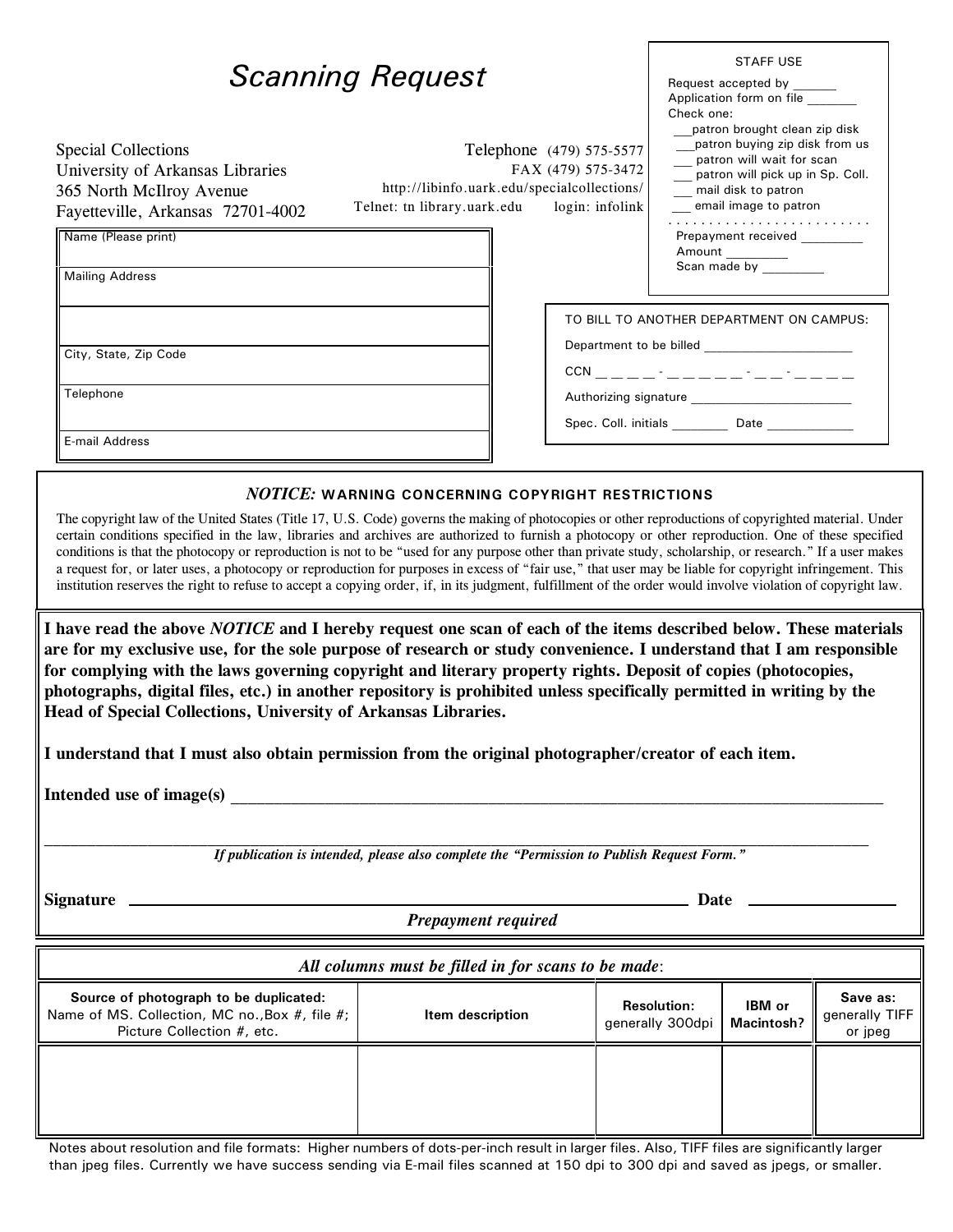(Continue on back if necessary) *(Rev. Nov. 2006*)